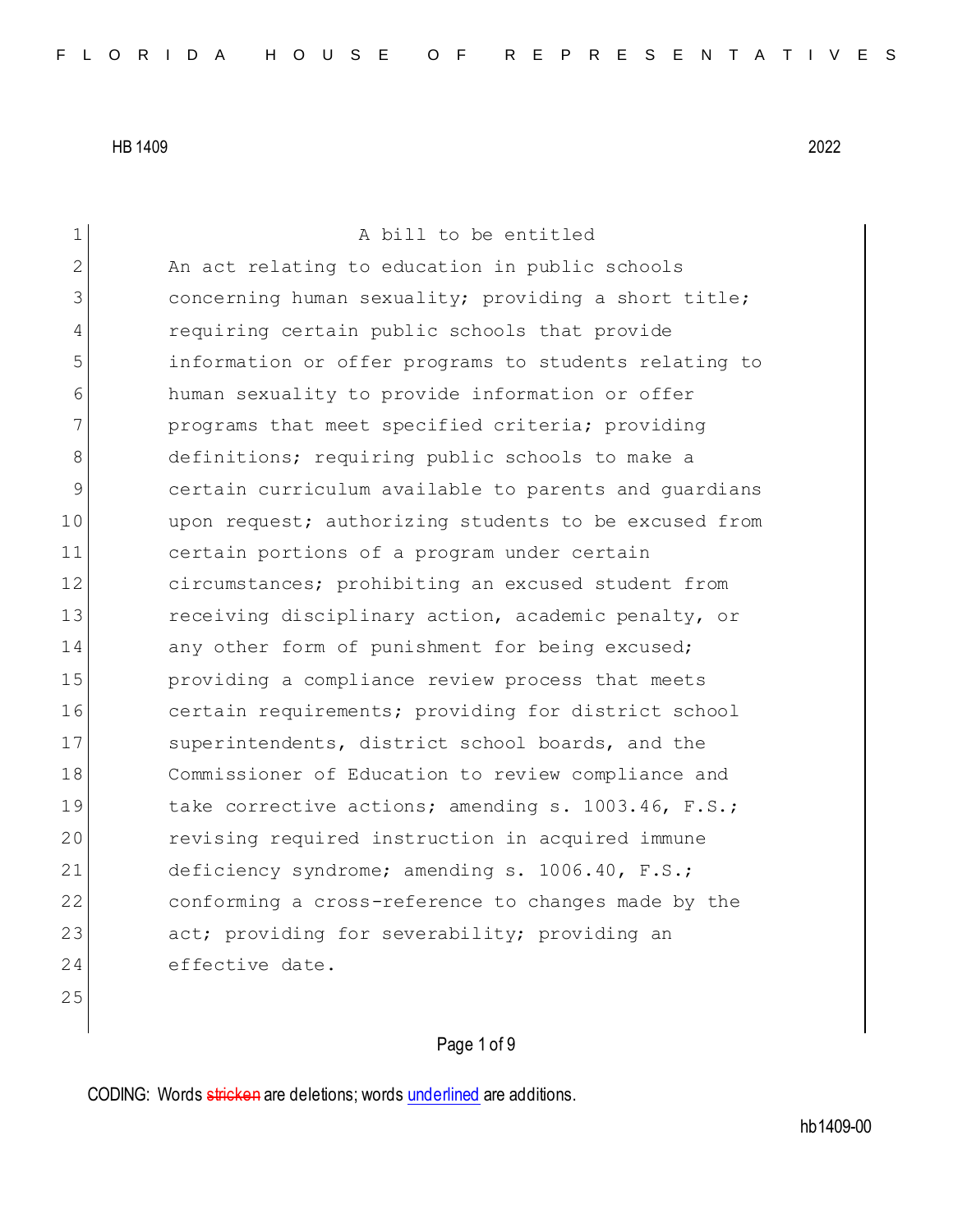26 WHEREAS, 59 percent of all pregnancies in Florida are 27 described as "unintended," and, in 2010, Florida spent \$1.3 28 | million on births resulting from unintended pregnancies, and

 WHEREAS, in 2013, Florida had the 29th highest birthrate among women between the ages of 15 and 19, and Florida was one of only three states whose number of births rose in 2012 and 32 2013, and

 WHEREAS, between federal fiscal years 1996-1997 and 2009- 2010, Congress disbursed a total of more than 1.5 billion tax dollars to abstinence-only-until-marriage programs, with funding 36 for such programs continuing today, and

 WHEREAS, scientific evidence contends that comprehensive 38 sex education helps adolescents withstand social pressures and promotes healthy, responsible, and mutually protective relationships once adolescents do become sexually active and that withholding such information contributes to uninformed adolescents who can carry habits and misinformation into 43 adulthood, and

44 WHEREAS, adolescents and young adults between the ages of 45 15 and 24 account for nearly half of the 20 million new cases of 46 sexually transmitted infections each year and, in 2014, 16 47 percent of reported new HIV infections were from individuals 48 younger than the age of 25, and

49 WHEREAS, Florida has the 4th highest number of syphilis 50 cases in the nation and, in 2013, had the highest rate of new

#### Page 2 of 9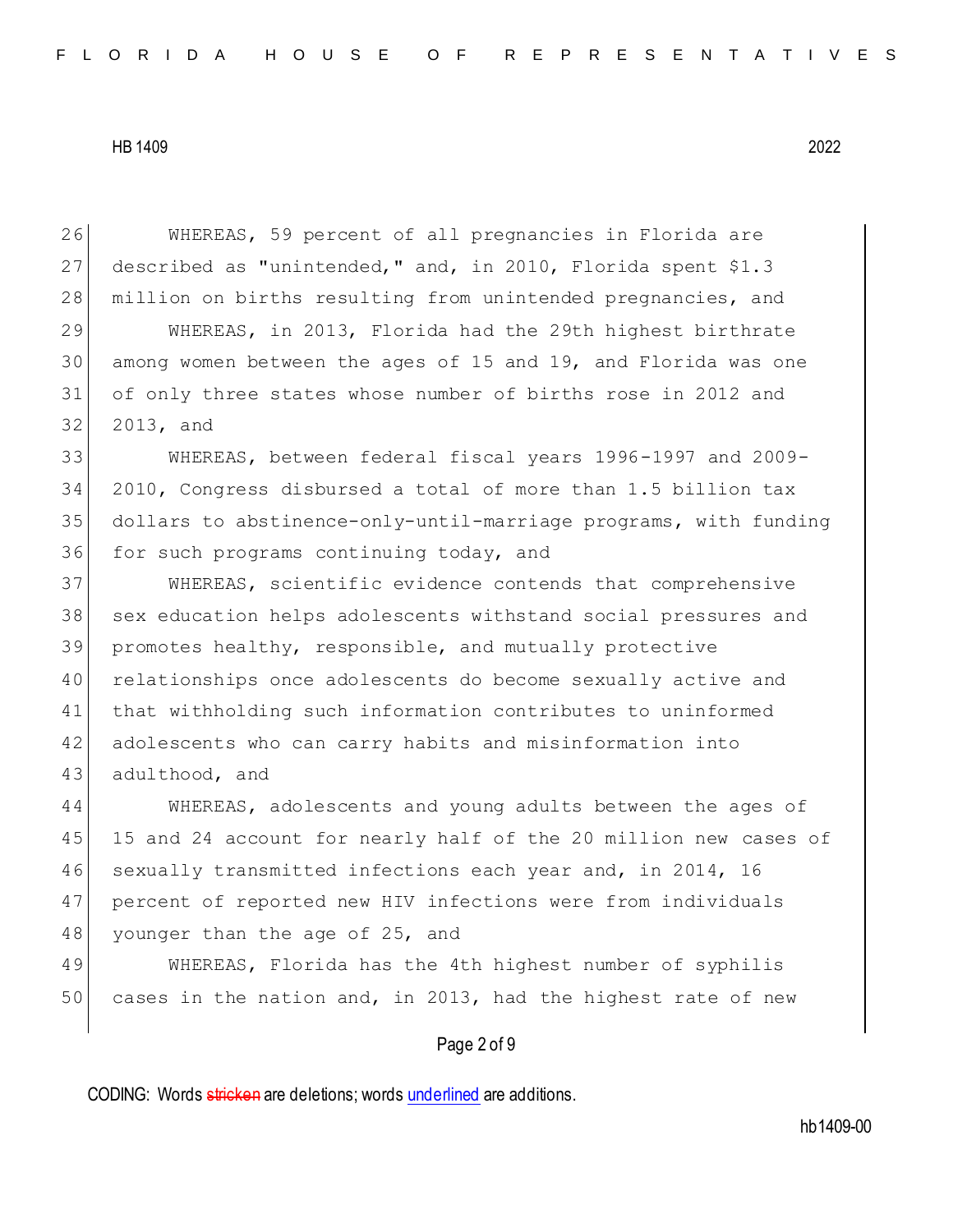51 HIV infections, and 52 WHEREAS, providing adolescents with comprehensive and age-53 appropriate sex education will give them the information 54 necessary to make responsible decisions about their sexual 55 health and provide a common-sense solution to reducing 56 unintended adolescent pregnancies and cases of sexually 57 transmitted infections, NOW, THEREFORE, 58 59 Be It Enacted by the Legislature of the State of Florida: 60 61 Section 1. The Florida Healthy Adolescent Act.-62 (1) This section may be cited as the "Florida Healthy 63 Adolescent Act." 64 (2) Each public school that directly or indirectly 65 receives state funding and that provides information, offers 66 programs, or contracts with third parties to provide information 67 or offer programs regarding human sexuality, including family 68 planning, pregnancy, or sexually transmitted infection 69 prevention, including the prevention of HIV and AIDS, shall 70 provide comprehensive, medically accurate, and factual 71 information that is developmentally and age appropriate. 72 (3) As used in this section, the term: 73 (a) "Comprehensive information" means information that: 74 1. Helps young people gain knowledge about the physical, 75 biological, and hormonal changes of adolescence and subsequent

## Page 3 of 9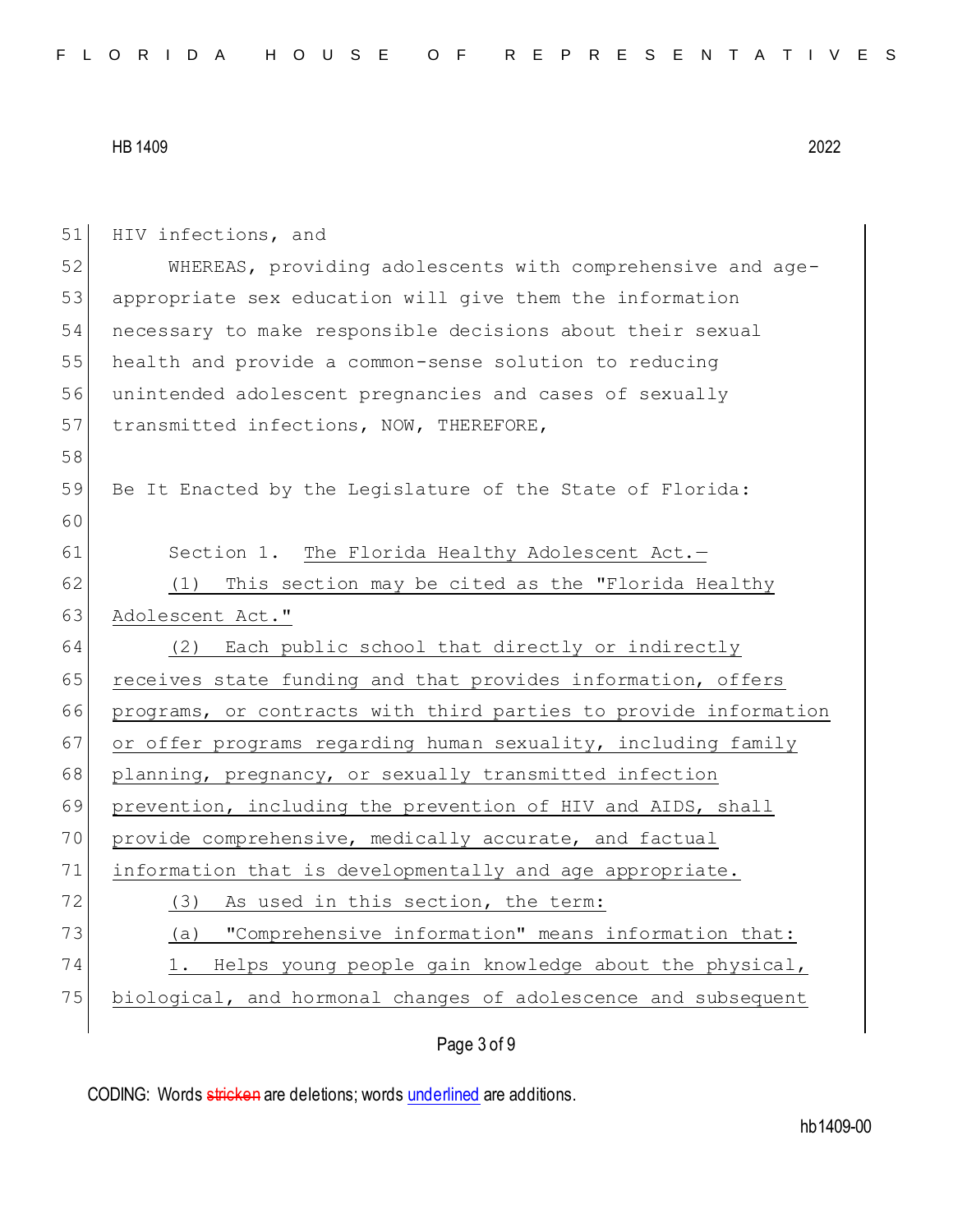| 76  | stages of human maturation;                                      |
|-----|------------------------------------------------------------------|
| 77  | 2. Develops the knowledge and skills necessary to protect        |
| 78  | young people with respect to their sexual and reproductive       |
| 79  | health and to promote an understanding of sexuality as a normal  |
| 80  | part of human development;                                       |
| 81  | 3. Helps young people gain knowledge about responsible           |
| 82  | decisionmaking;                                                  |
| 83  | 4. Is culturally competent and appropriate for use with          |
| 84  | young people of any race, sex, gender identity, sexual           |
| 85  | orientation, or ethnic or cultural background;                   |
| 86  | 5. Develops healthy attitudes and behaviors concerning           |
| 87  | growth, development, and body image;                             |
| 88  | 6. Encourages young people to practice healthy life              |
| 89  | skills, including negotiation and refusal skills, to assist in   |
| 90  | overcoming peer pressure and use effective decisionmaking skills |
| 91  | to avoid high-risk activities;                                   |
| 92  | 7. Promotes self-esteem and positive interpersonal skills,       |
| 93  | focusing on skills needed to develop healthy relationships and   |
| 94  | interactions, and provides young people with the knowledge and   |
| 95  | skills necessary to have healthy, positive, and safe             |
| 96  | relationships and behaviors; and                                 |
| 97  | 8. Includes medically accurate information about all             |
| 98  | methods of contraception and each method's effectiveness rate,   |
| 99  | including, but not limited to, abstinence.                       |
| 100 | "Developmentally and age appropriate" means suitable<br>(b)      |
|     | Page 4 of 9                                                      |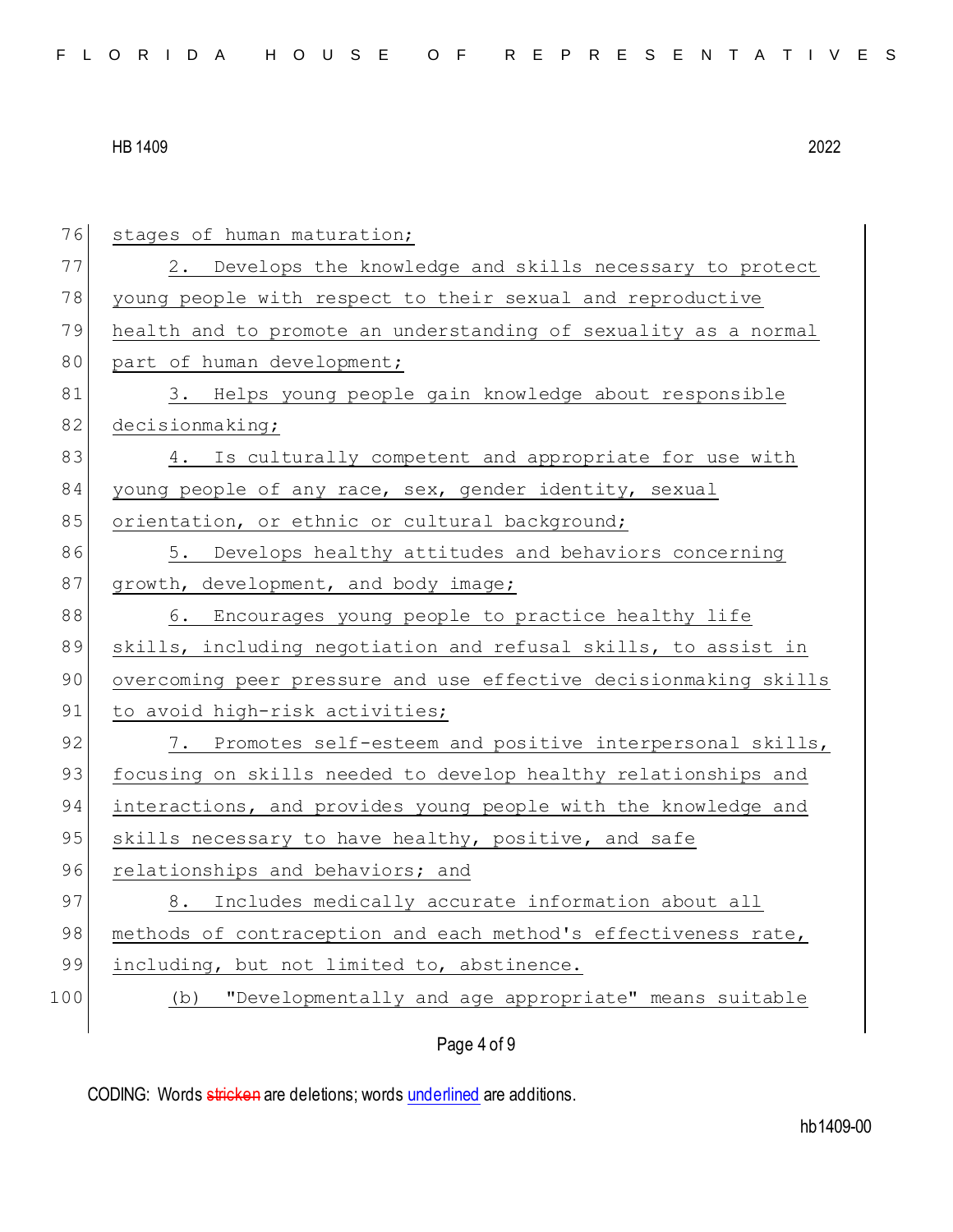101 for particular ages or age groups of children and adolescents 102 based on the developing cognitive, emotional, and behavioral 103 capacity typical for that age or age group. 104 (c) "Factual information" includes, but is not limited to, 105 medical, psychiatric, psychological, empirical, and statistical 106 statements. 107 (d) "Medically accurate information" means information 108 relevant to informed decisionmaking that is based on scientific 109 evidence, consistent with generally recognized scientific 110 theory, conducted under accepted scientific methods, published 111 in peer-reviewed journals, and recognized as accurate, 112 objective, and complete by mainstream professional 113 organizations, including, but not limited to, the American 114 Medical Association, the American College of Obstetricians and 115 Gynecologists, the American Public Health Association, and the 116 American Academy of Pediatrics; government agencies, including 117 the United States Centers for Disease Control and Prevention, 118 the United States Food and Drug Administration, and the National 119 Institutes of Health; and scientific advisory groups, including 120 the Institute of Medicine and the Advisory Committee on 121 Immunization Practices. The deliberate withholding of 122 information that is needed to protect the life and health of an 123 individual is considered medically inaccurate. 124 (4)(a) Each public school that provides information, 125 offers programs, or contracts with a third party to provide

Page 5 of 9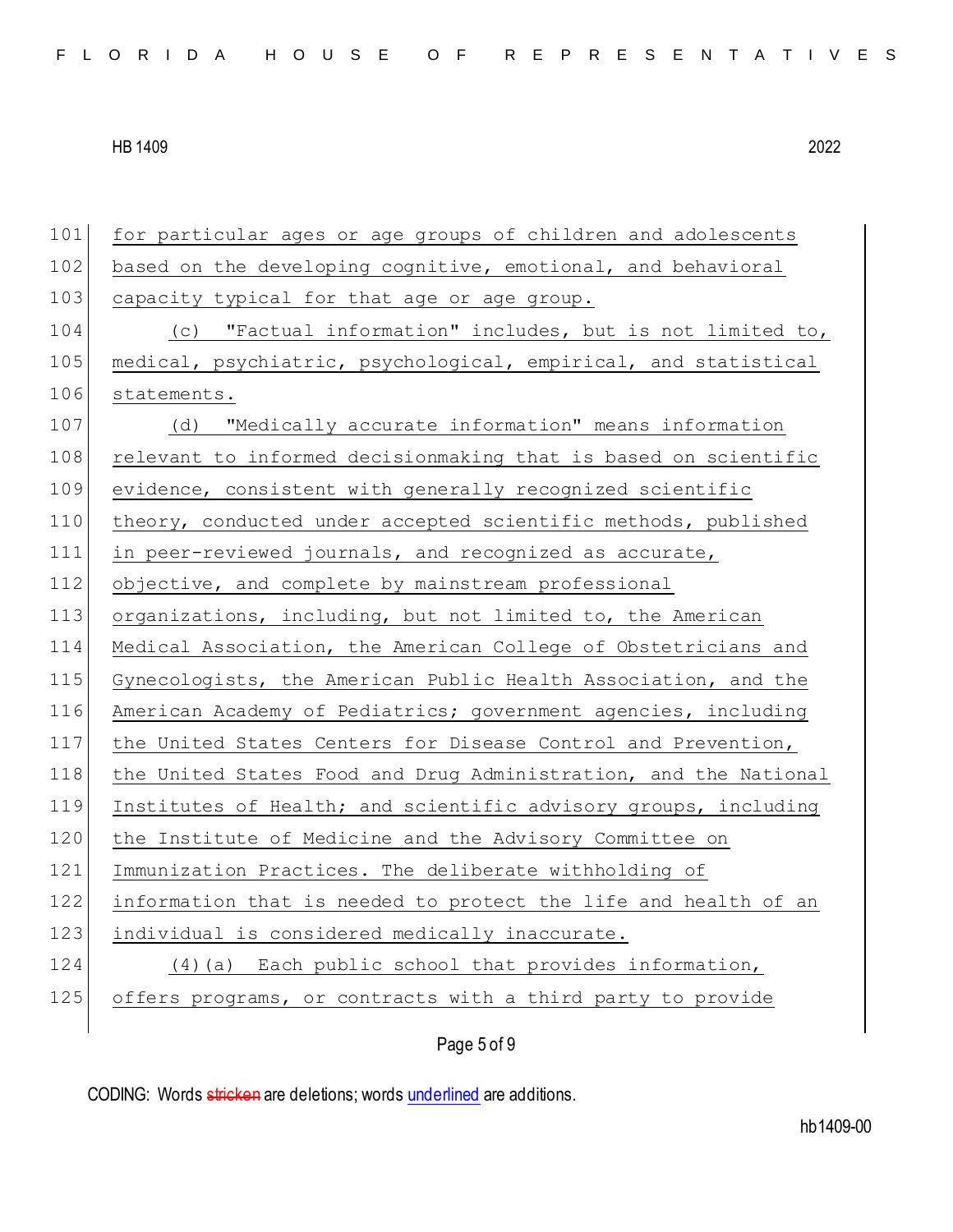| 126 | information or offer programs regarding human sexuality under    |
|-----|------------------------------------------------------------------|
| 127 | this section shall make the curriculum available to a parent or  |
| 128 | guardian upon request.                                           |
| 129 | (b) A student may be excused from the portion of a program       |
| 130 | that provides information relating to human sexuality pursuant   |
| 131 | to this section upon written request by the student's parent or  |
| 132 | guardian. A student excused from that portion of the program may |
| 133 | not be subject to disciplinary action, academic penalty, or any  |
| 134 | other form of punishment for being excused.                      |
| 135 | (5) (a) The parent or guardian of a student who is enrolled      |
| 136 | in a public school subject to the requirements of subsection (2) |
| 137 | may file a complaint with the district school superintendent if  |
| 138 | the parent or guardian believes that the public school is not in |
| 139 | compliance with such requirements. Within 30 days after receipt  |
| 140 | of a complaint, the district school superintendent shall take    |
| 141 | any warranted corrective action and provide the complainant and  |
| 142 | the school principal with written notice of the corrective       |
| 143 | action, if any, that was taken.                                  |
| 144 | (b) A parent or guardian who is not satisfied with the           |
| 145 | district school superintendent's response to the filed complaint |
| 146 | may file an appeal with the district school board within 30 days |
| 147 | after receiving the district school superintendent's written     |
| 148 | notice of the corrective action, if any, that was taken or, if   |
| 149 | written notice was not timely provided under paragraph (a),      |
| 150 | within 60 days after the complaint was filed with the district   |
|     |                                                                  |

# Page 6 of 9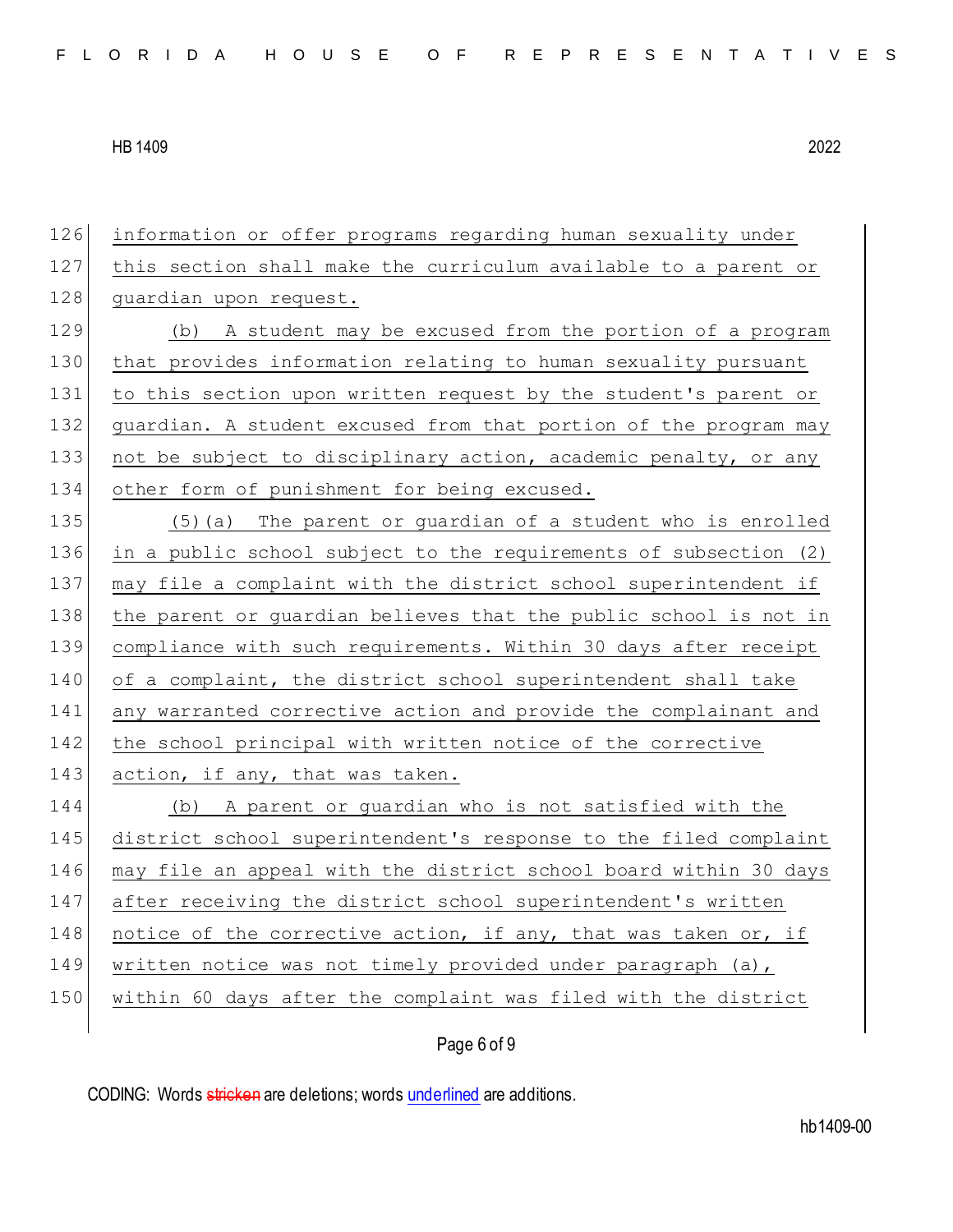151 school superintendent. Within 30 days after receipt of an appeal 152 under this paragraph, the district school board shall take any 153 warranted corrective action and provide the appellant and the 154 district school superintendent with a written notice of the 155 corrective action, if any, that was taken. 156 (c) A parent or guardian who is not satisfied with the 157 district school board's response to such an appeal may file an 158 appeal with the Commissioner of Education within 30 days after 159 receiving the district school board's written notice of the 160 corrective action, if any, that was taken or, if written notice 161 was not timely provided under paragraph (b), within 60 days 162 after the appeal was filed with the district school board. The 163 commissioner shall investigate the claim and make a finding 164 regarding the public school's compliance with subsection (2). 165 Upon a finding of substantial noncompliance, the commissioner 166 shall take corrective action, including, but not limited to, 167 notifying the parent or guardian of each student enrolled in the 168 public school that the public school is in violation of state 169 law. 170 Section 2. Section 1003.46, Florida Statutes, is amended 171 to read: 172 1003.46 Health education; instruction in acquired immune 173 deficiency syndrome.-174  $(1)$  Each district school board may provide instruction in 175 acquired immune deficiency syndrome education as a specific area

# Page 7 of 9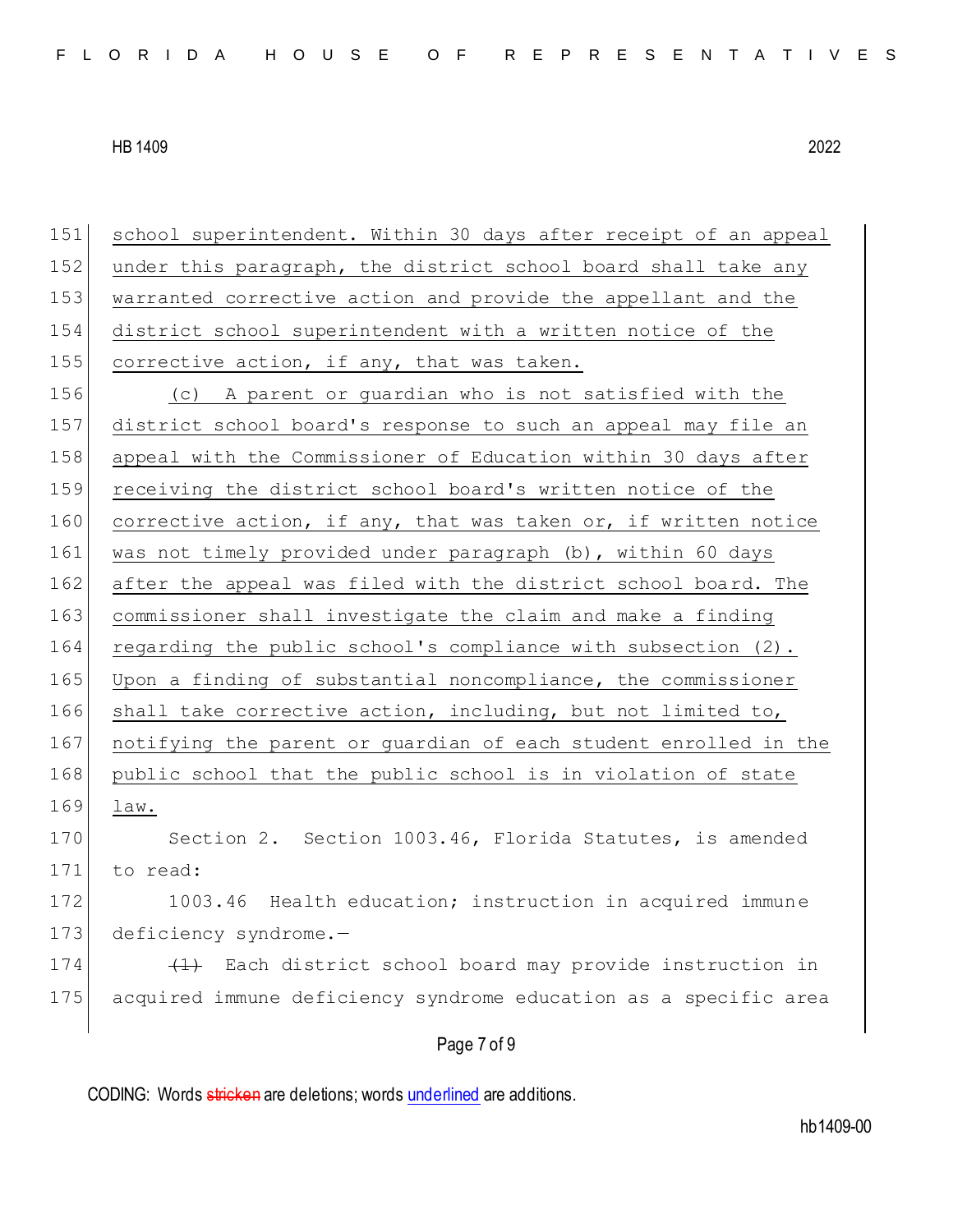176 of health education. Such instruction may include, but is not 177 limited to, the known modes of transmission, signs and symptoms, 178 risk factors associated with acquired immune deficiency 179 syndrome, and means used to control the spread of acquired 180 immune deficiency syndrome. The instruction shall be appropriate 181 for the grade and age of the student and shall reflect current 182 theory, knowledge, and practice regarding acquired immune 183 deficiency syndrome and its prevention.

184 (2) Throughout instruction in acquired immune deficiency 185 syndrome, sexually transmitted diseases, or health education, 186 when such instruction and course material contains instruction 187 in human sexuality, a school shall:

188 (a) Teach abstinence from sexual activity outside of 189 marriage as the expected standard for all school-age students 190 While teaching the benefits of monogamous heterosexual marriage.

191 (b) Emphasize that abstinence from sexual activity is a 192 certain way to avoid out-of-wedlock pregnancy, sexually 193 transmitted diseases, including acquired immune deficiency 194 syndrome, and other associated health probl

 $195$  (c) Teach that each student has the power to control 196 personal behavior and encourage students to base actions on 197 reasoning, self-esteem, and respect for others.

198 (d) Provide instruction and material that is appropriate 199 for the grade and age of the student.

200 Section 3. Paragraph (b) of subsection (4) of section

Page 8 of 9